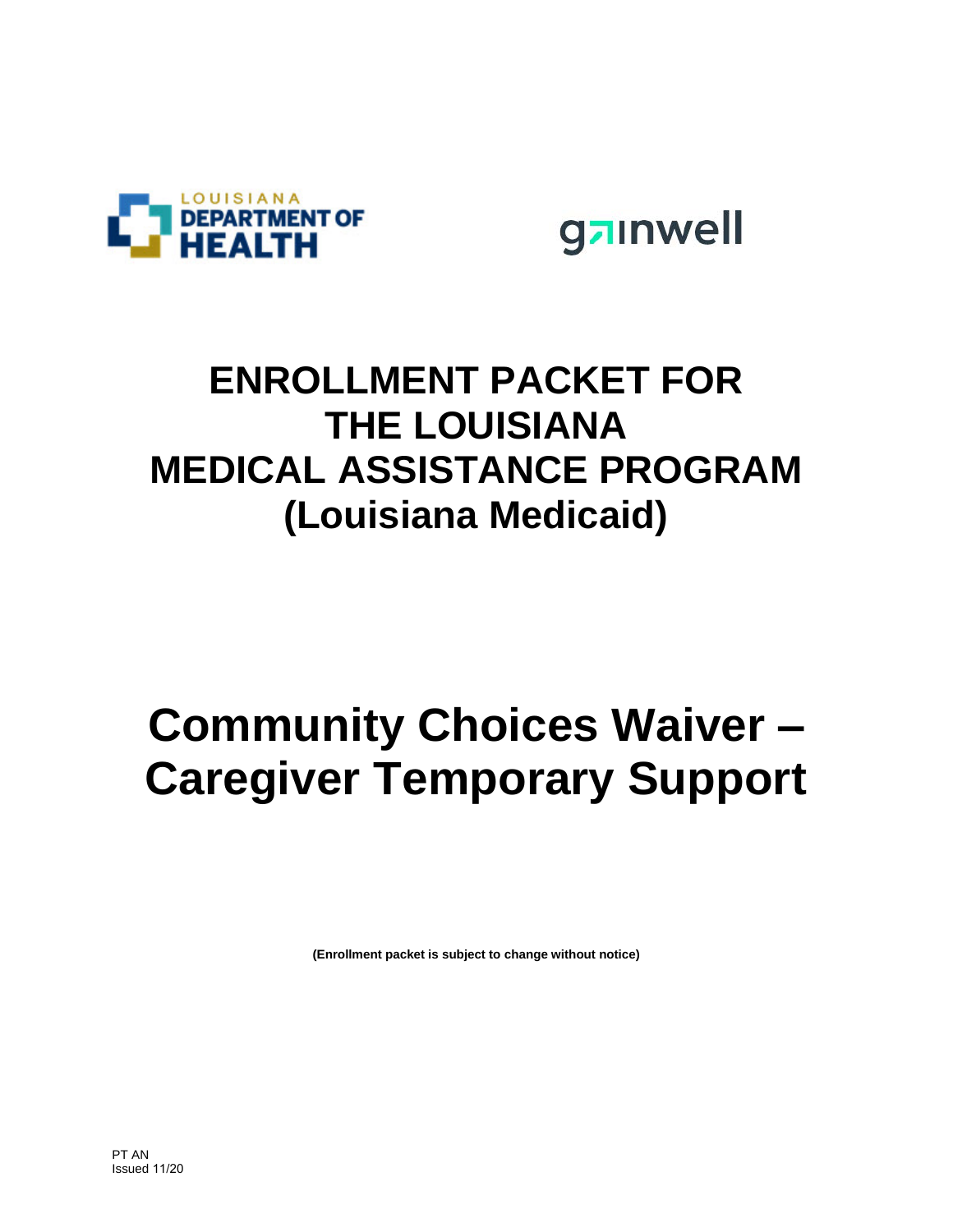#### GENERAL INFORMATION FOR PROVIDER ENROLLMENT

Provider Enrollment works on a three-week turnaround time frame. If enrollment requirements are not met, the entire application will be returned for correction and would need to be re-submitted once the corrections are made. Any re-submission of the enrollment packet is subject to additional three-week turnaround period.

The effective date for this enrollment will be the day the application is actually worked by Provider Enrollment.

No billing for 18 months will result in an automatic closure of this provider number, which will require a new enrollment application in order to be re-activated. No notification will be made to the provider regarding automatic closure.

Providers will automatically be added to the Freedom of Choice List upon completion of the enrollment process.

If at any time during enrollment as a Medicaid provider, the provider has a change of physical address, then the provider must first obtain an updated license indicating the new address. The one year license renewal period begins over when a provider gets a new license because of a change of address. The provider must then submit notification of the change of address along with a copy of the new license to Gainwell Provider Enrollment (see address on checklist, below). Failure to report a change of address, first to Health Standards and then to Gainwell Provider Enrollment, will result in your agency being incorrectly listed on the Freedom of Choice list.

Providers enrolled as type AN (Community Choices Waiver – Caregiver Temporary Support) are allowed to provide Caregiver Temporary Support services to Community Choices Waiver recipients as follows:

- In-Home services by a Home Health agency
- Center-Based services by an Adult Day Health Care Center
- Center-Based, Overnight services by an Assisted Living Center
- Center-Based, Overnight services by a Nursing Facility

#### NOTICE TO WAIVER SERVICE PROVIDERS

Please note that Louisiana Medicaid will only reimburse you for waiver services rendered to Medicaid recipients who are enrolled in a waiver program (New Opportunities Waiver (NOW), Children's Choice Waiver, Supports Waiver, Residential Options Waiver (ROW), Adult Day Health Care (ADHC) Waiver and Community Choices Waiver). Medicaid will not reimburse you for waiver services provided to recipients who are not enrolled in one of the waiver programs.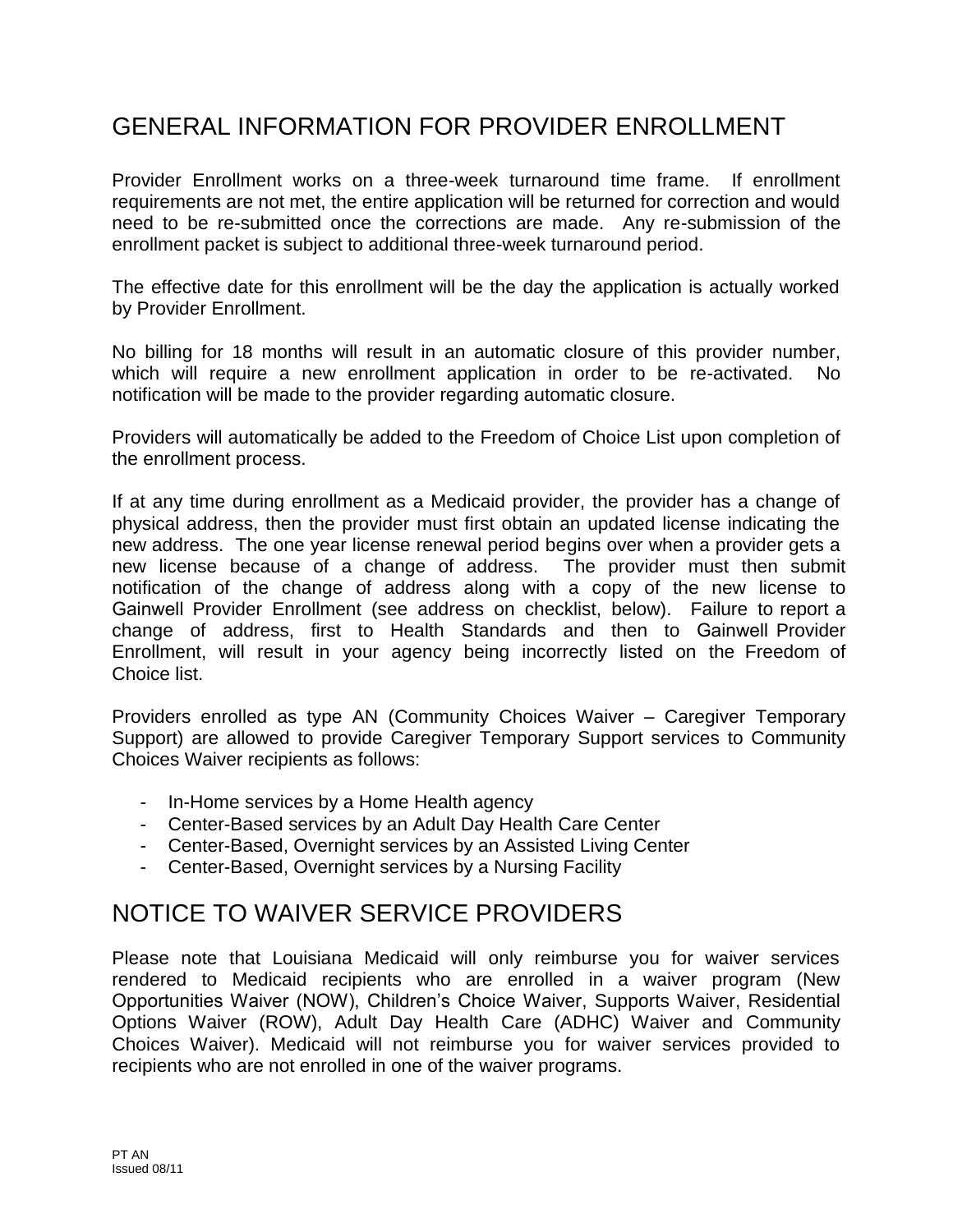## **ATTENTION!!**

### **Waiver service providers are required to comply with all requirements contained in:**

**1. The provider manuals located at [http://www.lamedicaid.com](http://www.lamedicaid.com/)**

# **And**

**2. The information located on the DHH/OAAS website at** 

**<http://new.dhh.louisiana.gov/index.cfm/subhome/12/n/7>**